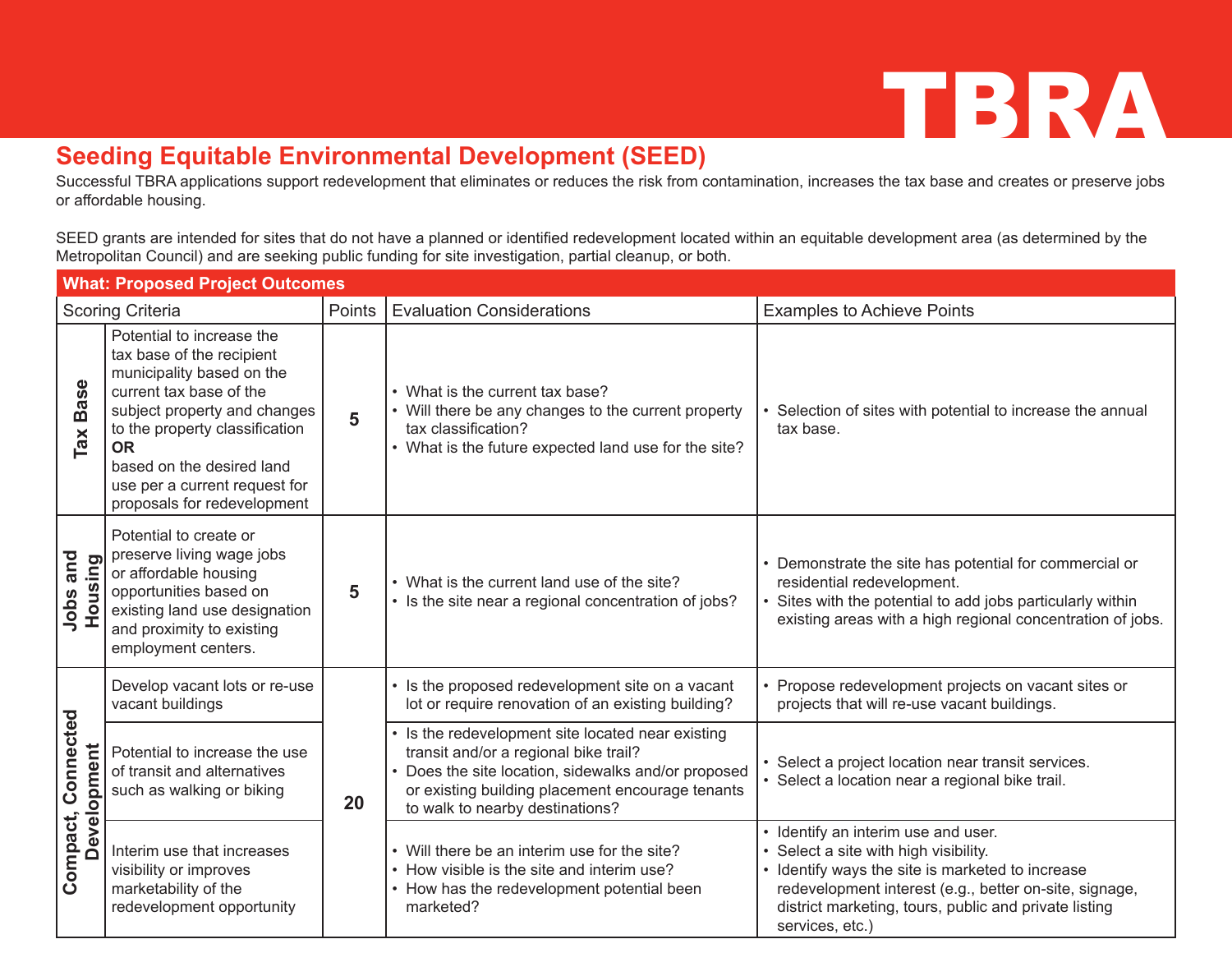

| <b>What: Proposed Project Outcomes</b> |                                                                                                                                                                                                                                                                                                                                                                                        |        |                                                                                                                                                                                                                                                                             |                                                                                                                                                                                                                                                                                                     |
|----------------------------------------|----------------------------------------------------------------------------------------------------------------------------------------------------------------------------------------------------------------------------------------------------------------------------------------------------------------------------------------------------------------------------------------|--------|-----------------------------------------------------------------------------------------------------------------------------------------------------------------------------------------------------------------------------------------------------------------------------|-----------------------------------------------------------------------------------------------------------------------------------------------------------------------------------------------------------------------------------------------------------------------------------------------------|
| <b>Scoring Criteria</b>                |                                                                                                                                                                                                                                                                                                                                                                                        | Points | <b>Evaluation Considerations</b>                                                                                                                                                                                                                                            | <b>Examples to Achieve Points</b>                                                                                                                                                                                                                                                                   |
| Compact, Connected<br>Development      | Demonstrate a market<br>demand for future<br>redevelopment proposals                                                                                                                                                                                                                                                                                                                   |        | • What similar developments have been built<br>or are under construction near the proposed<br>redevelopment site in the past 3 years?<br>How full are the similar development sites<br>nearby?<br>• Have prospective tenants been identified for the<br>redevelopment site? | • Identify recent developments with similar land uses<br>existing or soon to be open near the proposed<br>redevelopment site.<br>• Identify occupancy or vacancy rates for similar<br>developments near the development site.<br>Submit signed letters of intent identifying future<br>development. |
|                                        | Potential to increase the<br>intensity of land use based<br>on existing improvements,<br>if any, and existing zoning<br>designation                                                                                                                                                                                                                                                    |        | • What other public investments have been made<br>or are expected at the site?<br>• Is the current zoning compatible with<br>redevelopment concepts under consideration?                                                                                                    | • Identify other public investments occurring at or near the<br>project site.<br>• Identify consistency of zoning with development<br>concepts for the site.                                                                                                                                        |
| Environmental Impact                   | Identify or reduce risk to<br>human health from suspected<br>or known environmental<br>contaminants, pollutants,<br>hazardous substances or<br>hazardous building materials<br>and characterization of risks<br>particularly to vulnerable<br>populations (e.g., infants,<br>children, and elderly) based<br>on the current property use<br>at or adjacent to the subject<br>property. | 15     | • What are the expected contaminants of concern<br>for the redevelopment project?<br>• What prior land uses, or prior activities are highly<br>likely to have resulted in contamination at the<br>site?                                                                     | Selection of sites within equitable development areas<br>with vulnerable populations that pose the greatest<br>expected risk to human health and the environment.<br>Selection of sites more likely to result in higher or<br>cumulative exposures to contaminants.                                 |
|                                        | Potential to support equitable<br>environmental protection<br>based on project location and<br>potential impact of exposure.                                                                                                                                                                                                                                                           | 6      | • What is the expected exposure risk for the<br>contaminants expected or identified (i.e., soil,<br>water, soil vapor, interior abatement, etc.)?                                                                                                                           |                                                                                                                                                                                                                                                                                                     |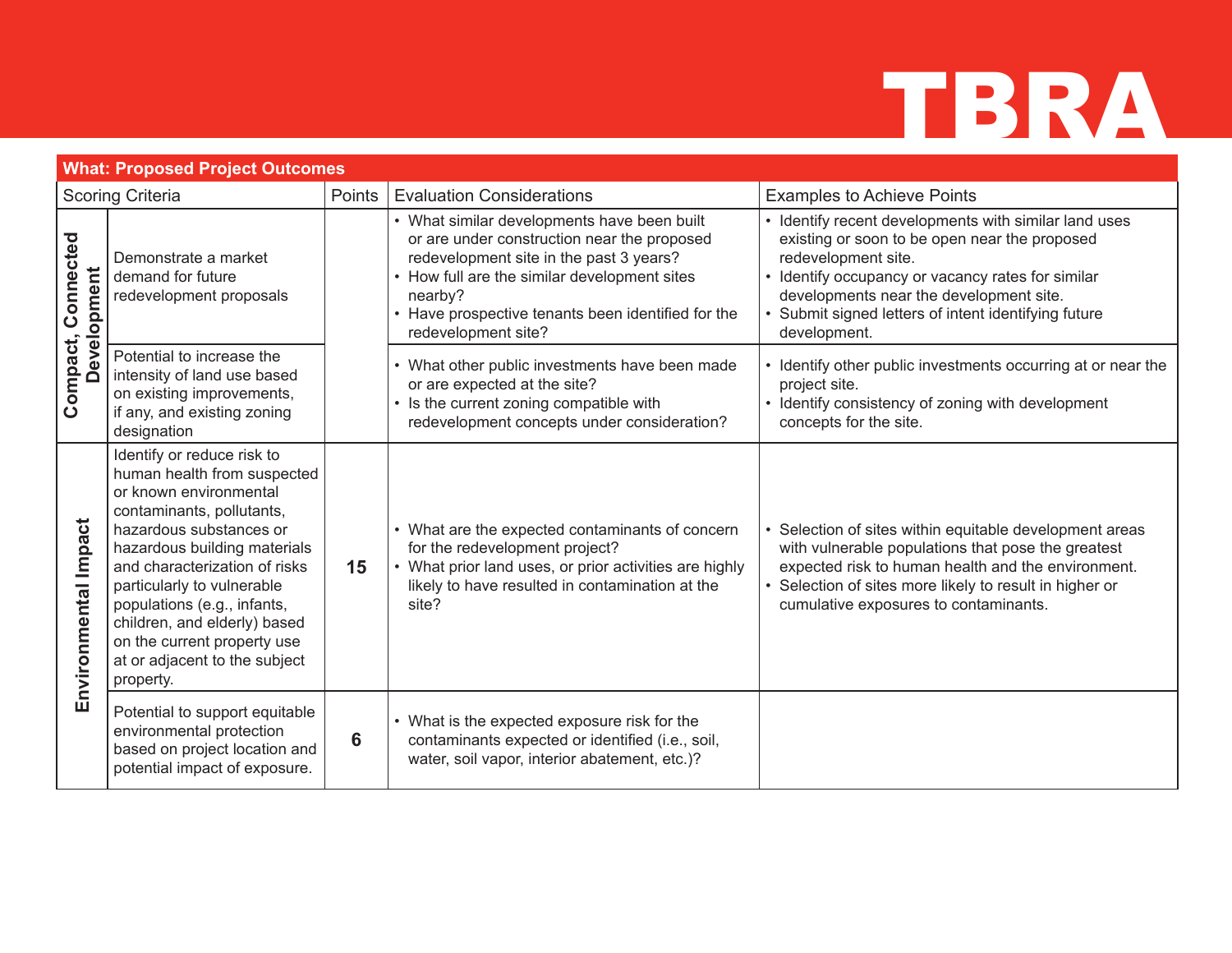## TBRA

|              | <b>How: Proposed Project Process</b>                                                                                                                                      |                |                                                                                                                                                                                                                                                                                                                                                                                                             |                                                                                                                                                                                                                                                                                                                                                                                                                                                                                                                            |  |
|--------------|---------------------------------------------------------------------------------------------------------------------------------------------------------------------------|----------------|-------------------------------------------------------------------------------------------------------------------------------------------------------------------------------------------------------------------------------------------------------------------------------------------------------------------------------------------------------------------------------------------------------------|----------------------------------------------------------------------------------------------------------------------------------------------------------------------------------------------------------------------------------------------------------------------------------------------------------------------------------------------------------------------------------------------------------------------------------------------------------------------------------------------------------------------------|--|
| Process      | Scoring Criteria                                                                                                                                                          | Points         | <b>Evaluation Considerations</b>                                                                                                                                                                                                                                                                                                                                                                            | <b>Examples to Achieve Points</b>                                                                                                                                                                                                                                                                                                                                                                                                                                                                                          |  |
|              | Address a residential and/<br>or workforce need that was<br>identified by or with residents<br>or workers most impacted by<br>inequities                                  | 4              | • How was the need for the project<br>determined (e.g., private market, local<br>policy, community, communities of<br>color)?<br>• Who will benefit from the project, now<br>and in the future?                                                                                                                                                                                                             | • Project needs were identified to reduce inequities or were identified<br>by those most impacted by inequities.<br>• The project is expected to provide short- and long-term benefits to<br>individuals and communities most impacted by inequities.                                                                                                                                                                                                                                                                      |  |
|              | The city is taking steps toward<br>addressing racial and other<br>inequities at the local level,<br>especially efforts to implement<br>equitable development<br>practices | $\overline{3}$ | • Has the city taken steps to define<br>and understand local disparities in<br>measurable outcomes influenced by<br>development patterns and decisions?<br>the city?<br>• Has the city adopted policies that are<br>intended to mitigate disparities and/<br>or create more equitable development<br>outcomes?<br>• Is the city taking tangible actions<br>to integrate equitable development<br>practices? | • The city has adopted policies, like a disadvantaged business<br>enterprise (DBE) policy, racial equity action plan, inclusionary zoning<br>or environmental sustainability building standards or workforce<br>programs that prioritize equitable development outcomes.<br>• The city participates in the Government Alliance on Race and Equity<br>(GARE), has an equity, human rights or similar commission or<br>advisory committee that informs local decisions, or other municipal<br>efforts to address inequities. |  |
|              | <b>Who: Proposed Project Team</b>                                                                                                                                         |                |                                                                                                                                                                                                                                                                                                                                                                                                             |                                                                                                                                                                                                                                                                                                                                                                                                                                                                                                                            |  |
| apacity<br>ت | Project team's capacity to<br>begin an environmental<br>investigation                                                                                                     |                | • When will the investigation begin?<br>• Do the requested grant activities reflect<br>a good understanding of the eligible<br>uses of funds?                                                                                                                                                                                                                                                               | • Sufficient financing has been identified for the intended investigation.<br>· Signed access agreement(s) is provided if site is not owned by<br>applicant.                                                                                                                                                                                                                                                                                                                                                               |  |
|              | The team can demonstrate a<br>need for public financing                                                                                                                   | 16             | What is the total cost of the<br>environmental investigation or partial<br>cleanup?<br>What sources are being or have been<br>pursued to finance the environmental<br>investigation?                                                                                                                                                                                                                        | • A significant gap is demonstrated after all other public and private<br>sources for the investigation are identified.                                                                                                                                                                                                                                                                                                                                                                                                    |  |